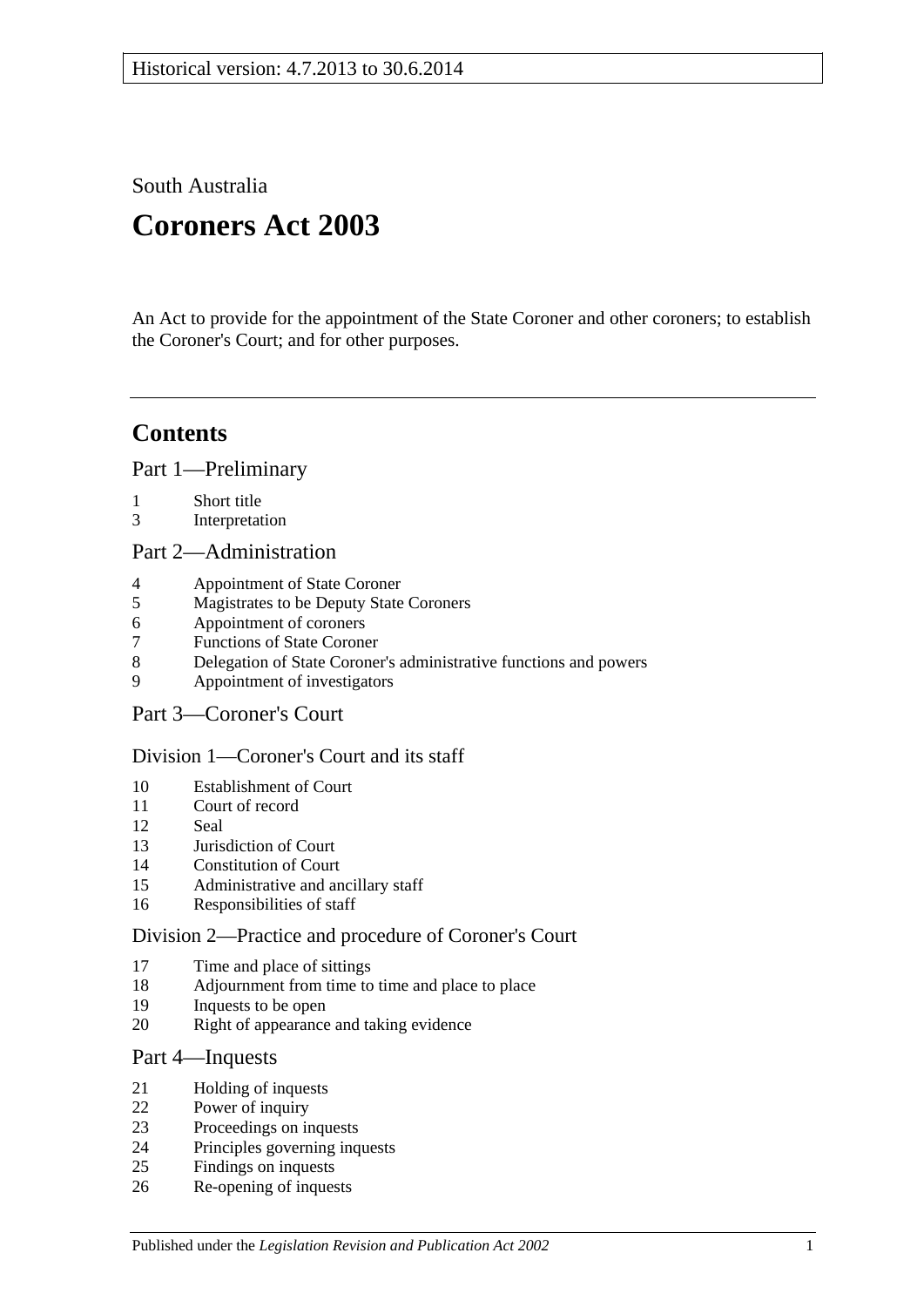27 [Appeals from findings made on inquests](#page-11-1)

### [Part 5—Reporting of deaths](#page-12-0)

- 28 [Reporting of deaths](#page-12-1)<br>29 Finding to be made
- [Finding to be made as to cause of notified reportable death](#page-12-2)

#### [Part 6—Miscellaneous](#page-12-3)

- 30 [Order for removal of body for interstate inquest](#page-12-4)
- 31 [State Coroner or Court may provide assistance to coroners elsewhere](#page-13-0)
- 32 [Authorisation for disposal of human remains](#page-13-1)
- 33 [Immunities](#page-13-2)
- 34 [Confidentiality](#page-13-3)
- 35 [Coroners may not be called as](#page-13-4) witnesses
- 36 [Punishment of contempts](#page-14-0)
- 37 [Accessibility of evidence etc](#page-14-1)
- 38 [Provision of information derived from Court records etc](#page-14-2)
- 39 [Annual report](#page-15-0)
- 40 [Miscellaneous provisions relating to legal process](#page-15-1)
- 41 [Service](#page-15-2)
- 42 [Rules of Court](#page-15-3)
- 43 [Regulations](#page-15-4)

#### [Schedule—Transitional provisions](#page-16-0)

#### Part 16—Transitional provisions

25 [Transitional provisions](#page-16-1)

[Legislative history](#page-17-0)

#### <span id="page-1-0"></span>**The Parliament of South Australia enacts as follows:**

# **Part 1—Preliminary**

#### <span id="page-1-1"></span>**1—Short title**

This Act may be cited as the *Coroners Act 2003*.

#### <span id="page-1-2"></span>**3—Interpretation**

(1) In this Act, unless the contrary intention appears—

*anaesthetic* means a local or general anaesthetic, and includes the administration of a sedative or analgesic;

*body* of a dead person means the whole, or any part, of the body (whatever its physical state may be);

*coroner* means—

- (a) the State Coroner; or
- (b) a Deputy State Coroner; or
- (c) any other coroner appointed under [Part 2;](#page-4-0)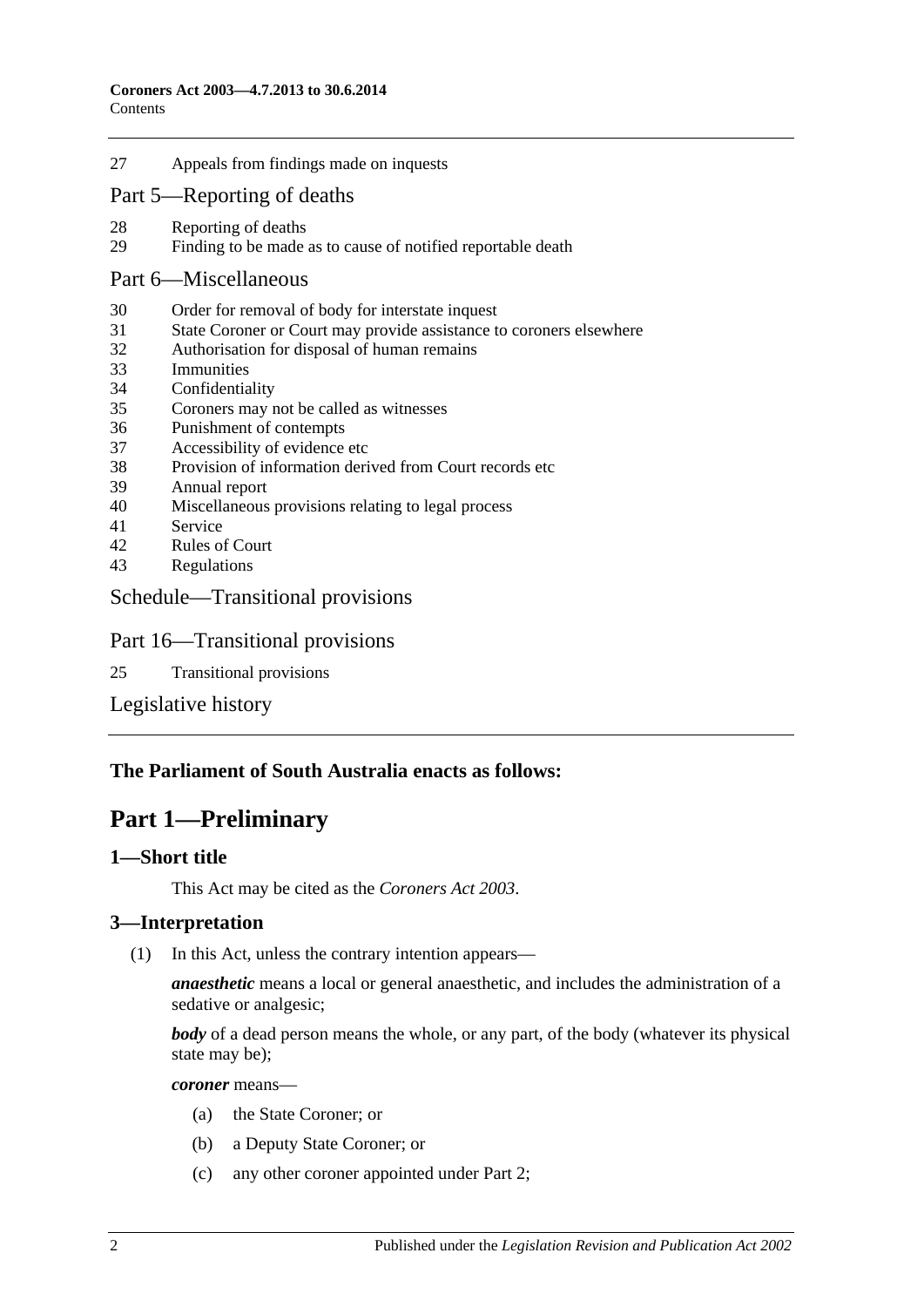*Coroner's Court* or *Court* means the Coroner's Court of South Australia;

*corresponding authorisation*, in relation to the body of a dead person, means an authorisation under a corresponding law by a coroner (within the meaning of that corresponding law) that corresponds to an authorisation—

- (a) for the release of the body of the dead person from the control of the coroner; or
- (b) for the disposal of human remains in respect of the body of the dead person;

#### *corresponding law* means—

- (a) the *Coroners Act 1997* (Australian Capital Territory);
- (b) the *Coroners Act 2009* (New South Wales);
- (c) the *Coroners Act* (Northern Territory);
- (d) the *Coroners Act 2003* (Queensland);
- (e) the *Coroners Act 1995* (Tasmania);
- (f) the *Coroners Act 2008* (Victoria);
- (g) the *Coroners Act 1996* (Western Australia);

<span id="page-2-1"></span>*death in custody* means the death of a person where there is reason to believe that the death occurred, or the cause of death, or a possible cause of death, arose, or may have arisen, while the person—

- (a) was being detained in any place within the State under any Act or law, including any Act or law providing for home detention (and, for the purposes of this paragraph, a detainee who is absent from the place of his or her detention but is in the custody of an escort will be regarded as being in detention, but not otherwise); or
- <span id="page-2-0"></span>(b) was in the process of being apprehended or was being held—
	- (i) at any place (whether within or outside the State)—by a person authorised to do so under any Act or law of the State; or
	- (ii) at any place within the State—by a person authorised to do so under the law of any other jurisdiction; or
- (c) was evading apprehension by a person referred to in [paragraph](#page-2-0) (b); or
- (d) was escaping or attempting to escape from any place or person referred to in [paragraph](#page-2-1) (a) or [\(b\);](#page-2-0)

#### *Deputy State Coroner*—see [section](#page-4-2) 5;

*investigator* means—

- (a) a police officer; or
- (b) a person appointed under this Act to be an investigator;

*legal practitioner* has the same meaning as in the *[Legal Practitioners Act](http://www.legislation.sa.gov.au/index.aspx?action=legref&type=act&legtitle=Legal%20Practitioners%20Act%201981) 1981*;

*medical practitioner* means a person registered under the *Health Practitioner Regulation National Law* to practise in the medical profession (other than as a student);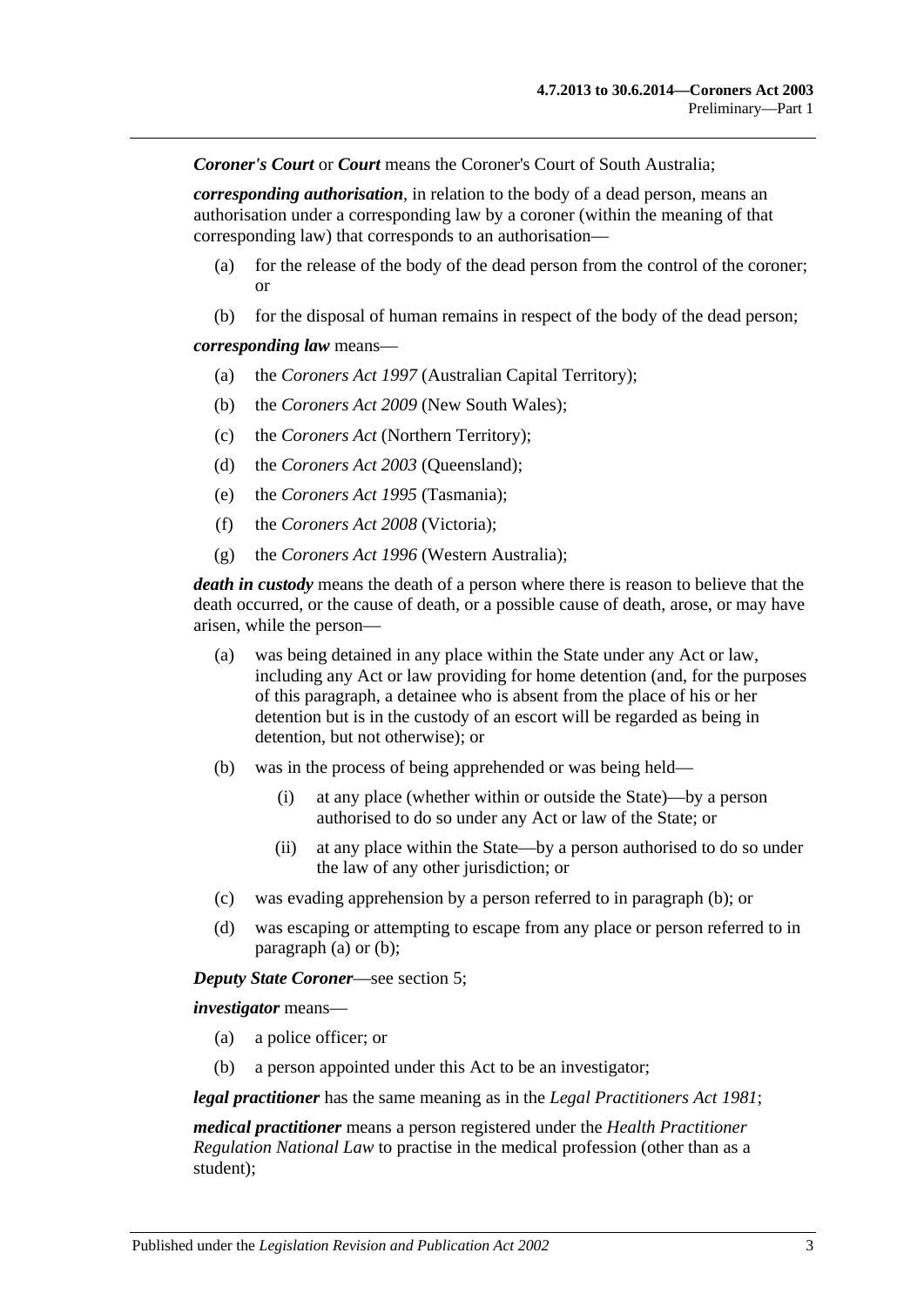*premises* means any land, building, structure, vehicle, vessel or aircraft;

*reportable death* means the State death (other than a State death to which [subsection](#page-4-4) (2) applies) of a person—

- (a) by unexpected, unnatural, unusual, violent or unknown cause; or
- (b) on an aircraft during a flight, or on a vessel during a voyage; or
- (c) in custody; or
- (d) that occurs during or as a result, or within 24 hours, of—
	- (i) the carrying out of a surgical procedure or an invasive medical or diagnostic procedure; or
	- (ii) the administration of an anaesthetic for the purposes of carrying out such a procedure,

not being a procedure specified by the regulations to be a procedure to which this paragraph does not apply;

- (e) that occurs at a place other than a hospital but within 24 hours of—
	- (i) the person having been discharged from a hospital after being an inpatient of the hospital; or
	- (ii) the person having sought emergency treatment at a hospital; or
- (f) where the person was, at the time of death—
	- (i) a protected person under the *[Aged and Infirm Persons' Property](http://www.legislation.sa.gov.au/index.aspx?action=legref&type=act&legtitle=Aged%20and%20Infirm%20Persons%20Property%20Act%201940)  Act [1940](http://www.legislation.sa.gov.au/index.aspx?action=legref&type=act&legtitle=Aged%20and%20Infirm%20Persons%20Property%20Act%201940)* or the *[Guardianship and Administration Act](http://www.legislation.sa.gov.au/index.aspx?action=legref&type=act&legtitle=Guardianship%20and%20Administration%20Act%201993) 1993*; or
	- (ii) in the custody or under the guardianship of the Minister under the *[Children's Protection Act](http://www.legislation.sa.gov.au/index.aspx?action=legref&type=act&legtitle=Childrens%20Protection%20Act%201993) 1993*; or
	- (iii) a patient in an approved treatment centre under the *[Mental Health](http://www.legislation.sa.gov.au/index.aspx?action=legref&type=act&legtitle=Mental%20Health%20Act%201993)  Act [1993](http://www.legislation.sa.gov.au/index.aspx?action=legref&type=act&legtitle=Mental%20Health%20Act%201993)*; or
	- (iv) a resident of a licensed supported residential facility under the *[Supported Residential Facilities Act](http://www.legislation.sa.gov.au/index.aspx?action=legref&type=act&legtitle=Supported%20Residential%20Facilities%20Act%201992) 1992*; or
	- (v) accommodated in a hospital or other treatment facility for the purposes of being treated for drug addiction; or
- (g) that occurs in the course or as a result, or within 24 hours, of the person receiving medical treatment to which consent has been given under Part 5 of the *[Guardianship and Administration Act](http://www.legislation.sa.gov.au/index.aspx?action=legref&type=act&legtitle=Guardianship%20and%20Administration%20Act%201993) 1993*; or
- (h) where no certificate as to the cause of death<sup>1</sup> has been given to the Registrar of Births, Deaths and Marriages; or
- (i) that occurs in circumstances prescribed by the regulations;

*State* includes—

- (a) the sea that is within the adjacent area in respect of the State (as defined for the purposes of the *Coastal Waters (State Powers) Act 1980* (Cth)); and
- (b) the airspace above that sea;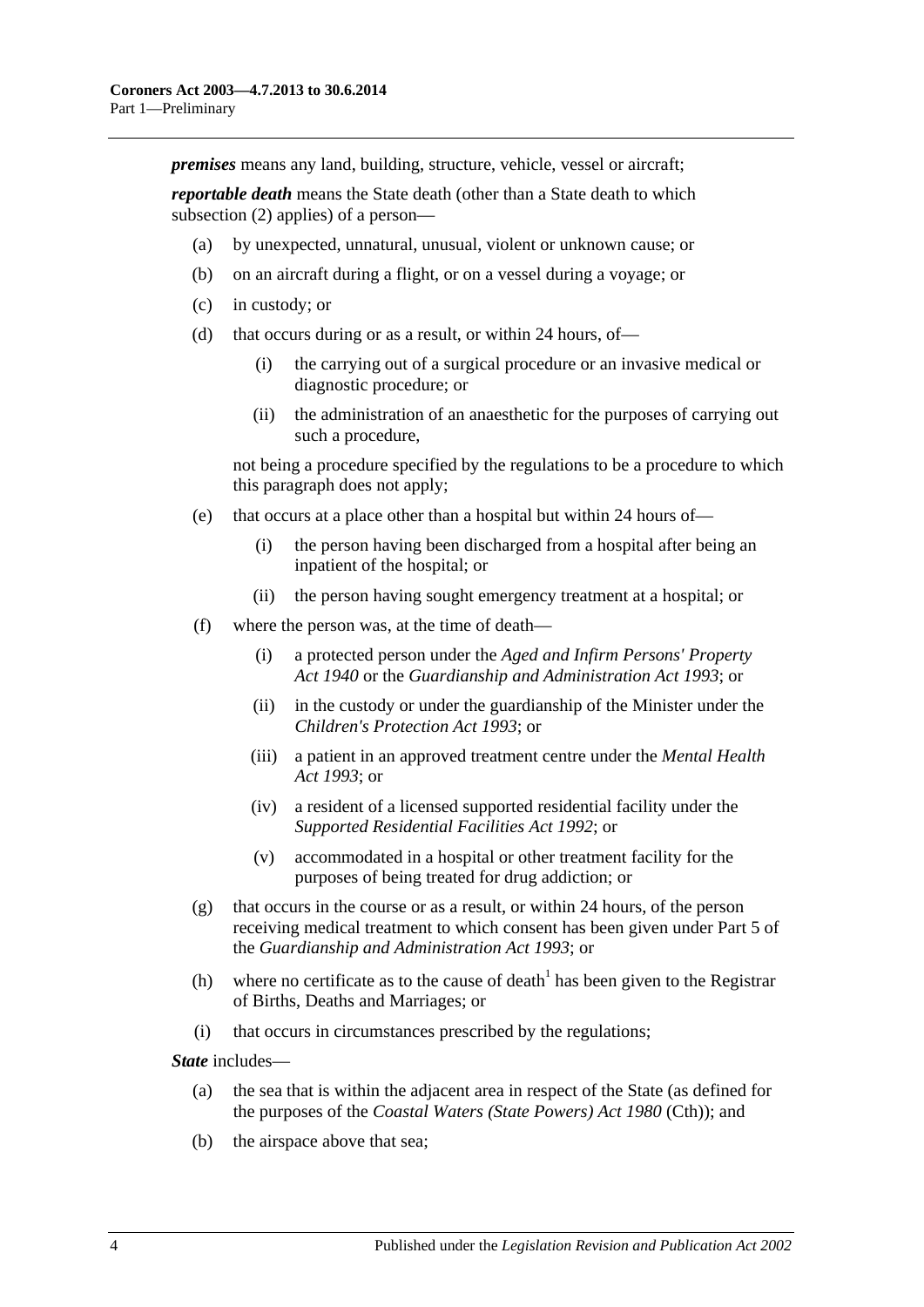*State Coroner* means the person holding or acting in the office of State Coroner under Part 2:

*State death* means the death of a person—

- (a) that occurred in the State; or
- (b) where the place of death is unknown but it is reasonably possible that the death occurred in the State; or
- (c) where the body of the person is in the State; or
- (d) a cause of which occurred, or possibly occurred, in the State; or
- (e) where, at the time of death, the person was ordinarily a resident in the State; or
- (f) in the case of a death on an aircraft or vessel—where the flight or voyage was to a place of disembarkation in the State.
- <span id="page-4-4"></span>(2) For the purposes of this Act, the death of a person is not reportable if—
	- (a) the person dies outside of the State; and
	- (b) a coroner under a corresponding law has issued a corresponding authorisation in respect of the body of the dead person.

**Note—**

1 See section 36(3) of the *[Births, Deaths and Marriages Registration Act](http://www.legislation.sa.gov.au/index.aspx?action=legref&type=act&legtitle=Births%20Deaths%20and%20Marriages%20Registration%20Act%201996) 1996*.

# <span id="page-4-0"></span>**Part 2—Administration**

# <span id="page-4-1"></span>**4—Appointment of State Coroner**

- (1) There will be a State Coroner.
- (2) The State Coroner will be appointed by the Governor.
- (3) A person is not eligible for appointment as the State Coroner unless he or she is a magistrate.
- (4) The State Coroner—
	- (a) will be appointed for a term of 7 years, and on conditions, determined by the Governor; and
	- (b) is, on the expiration of a term of office, eligible for reappointment; and
	- (c) will be paid a salary and allowances determined by the Remuneration Tribunal.

# <span id="page-4-2"></span>**5—Magistrates to be Deputy State Coroners**

Each Magistrate is a Deputy State Coroner for the purposes of this Act.

#### <span id="page-4-3"></span>**6—Appointment of coroners**

- (1) The Governor may appoint a legal practitioner of at least 5 years standing to be a coroner.
- (2) A coroner appointed under this section will be paid the fees (if any) fixed by regulation.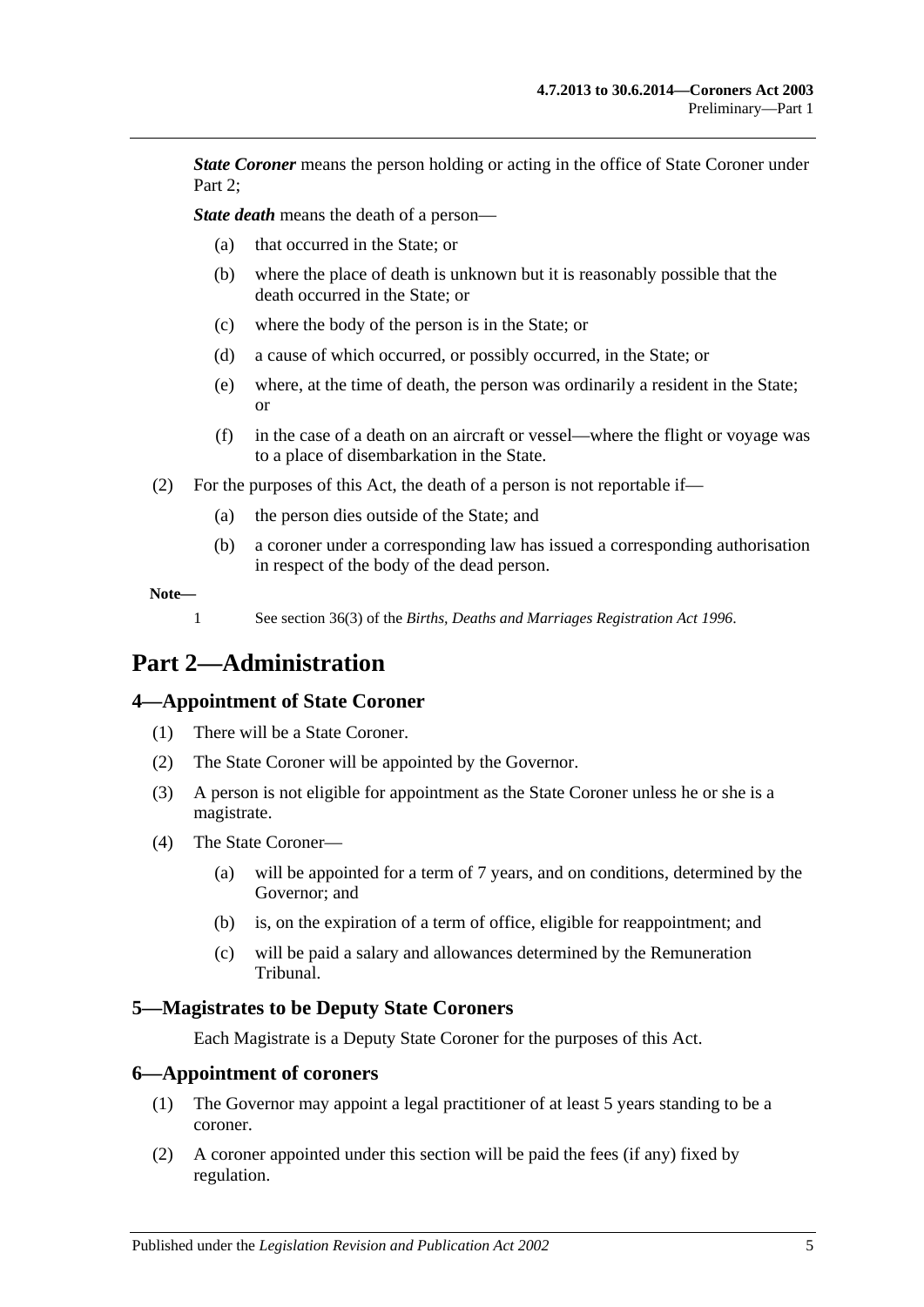### <span id="page-5-0"></span>**7—Functions of State Coroner**

- (1) The State Coroner has the following functions:
	- (a) to administer the Coroner's Court;
	- (b) to oversee and co-ordinate coronial services in the State;
	- (c) to perform such other functions as are conferred on the State Coroner by or under this Act or any other Act.
- (2) In the absence of the State Coroner from official duties, responsibility for performance of the State Coroner's functions during that absence devolves on a Deputy State Coroner nominated by the Attorney-General.

### <span id="page-5-1"></span>**8—Delegation of State Coroner's administrative functions and powers**

- (1) The State Coroner may delegate any of the State Coroner's administrative functions or powers (other than this power of delegation) under this Act or any other Act to—
	- (a) another coroner; or
	- (b) the principal administrative officer of the Coroner's Court; or
	- (c) any other suitable person.
- (2) A delegation under this section—
	- (a) must be in writing; and
	- (b) may be conditional or unconditional; and
	- (c) is revocable at will; and
	- (d) does not derogate from the power of the State Coroner to act in any matter.

#### <span id="page-5-2"></span>**9—Appointment of investigators**

- (1) The Attorney-General may, by notice in the Gazette, appoint a person to be an investigator for the purposes of this Act.
- (2) The Attorney-General must provide each investigator appointed under this section with a certificate of identification in a form approved by the Attorney-General.
- (3) On ceasing to be an investigator, the former investigator must surrender the certificate to the Attorney-General.

Maximum penalty: \$2 500.

(4) An investigator must produce the certificate (or, in the case of a police officer not in uniform, his or her warrant card) at the request of any person in relation to whom the investigator is exercising powers under this Act.

# <span id="page-5-3"></span>**Part 3—Coroner's Court**

# <span id="page-5-4"></span>**Division 1—Coroner's Court and its staff**

#### <span id="page-5-5"></span>**10—Establishment of Court**

The Coroner's Court of South Australia is established.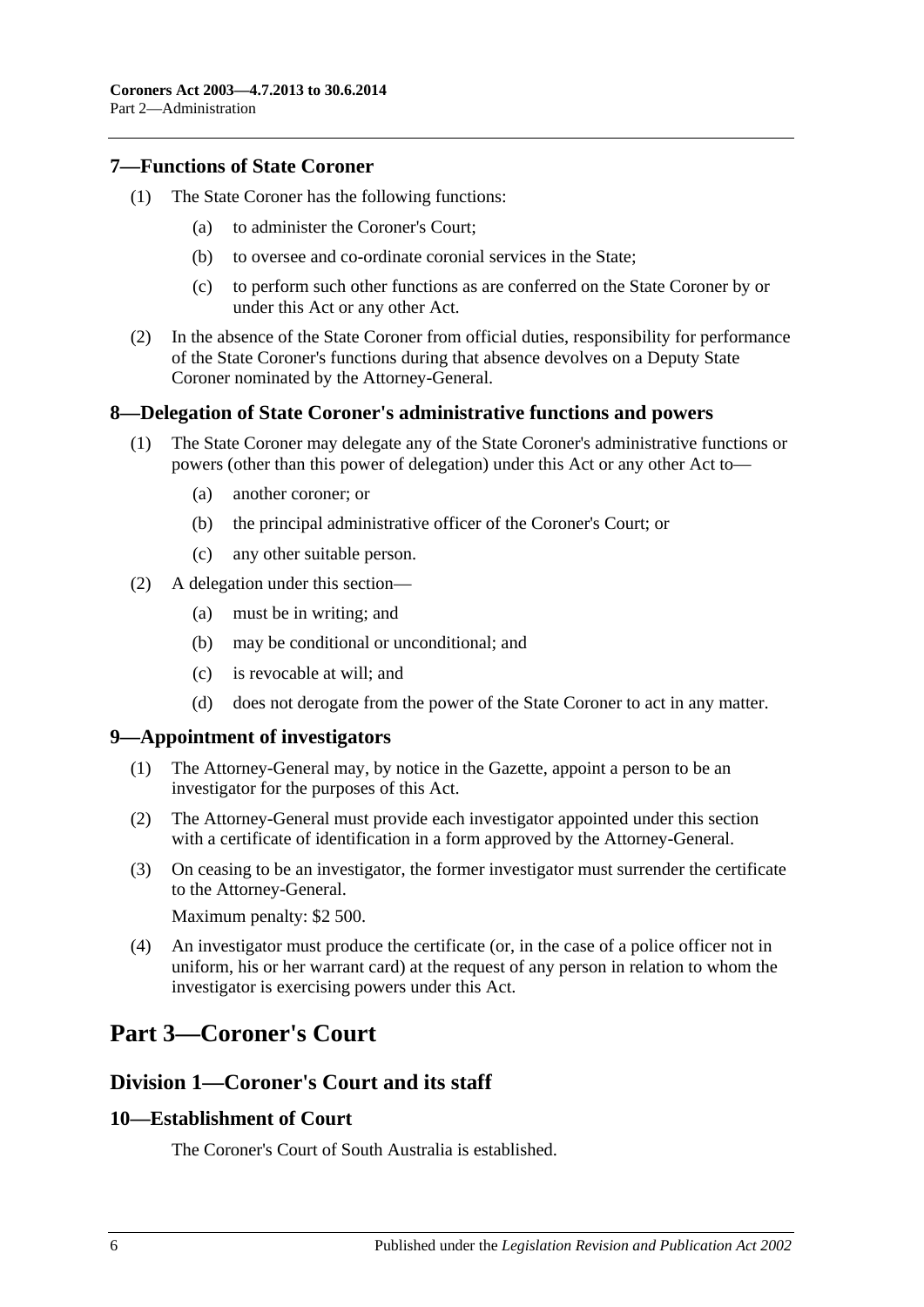# <span id="page-6-0"></span>**11—Court of record**

The Coroner's Court is a court of record.

# <span id="page-6-1"></span>**12—Seal**

- (1) The Coroner's Court will have such seals as are necessary for the transaction of its business.
- (2) A document apparently sealed with a seal of the Court will, in the absence of evidence to the contrary, be taken to have been duly issued under the authority of the Court.

# <span id="page-6-2"></span>**13—Jurisdiction of Court**

The jurisdiction of the Coroner's Court is to hold inquests in order to ascertain the cause or circumstances of the events prescribed by or under this Act or any other Act.

# <span id="page-6-3"></span>**14—Constitution of Court**

- (1) The Coroner's Court is to be constituted of a coroner.
- (2) The Court may, at any one time, be separately constituted of a coroner for the holding of a number of separate inquests.
- (3) If the coroner constituting the Court for the purposes of any proceedings dies or is for any other reason unable to continue with the proceedings, the Court constituted of another coroner may complete the proceedings.

# <span id="page-6-4"></span>**15—Administrative and ancillary staff**

- (1) The administrative and ancillary staff of the Coroner's Court consists of—
	- (a) any legal practitioner appointed to assist the Court as counsel; and
	- (b) any other persons appointed to the non-judicial staff of the Court.
- (2) The administrative and ancillary staff of the Court will be appointed under the *[Courts](http://www.legislation.sa.gov.au/index.aspx?action=legref&type=act&legtitle=Courts%20Administration%20Act%201993)  [Administration Act](http://www.legislation.sa.gov.au/index.aspx?action=legref&type=act&legtitle=Courts%20Administration%20Act%201993) 1993*.

# <span id="page-6-5"></span>**16—Responsibilities of staff**

A member of the administrative and ancillary staff of the Coroner's Court is responsible to the State Coroner (through any properly constituted administrative superior) for the proper and efficient discharge of his or her duties.

# <span id="page-6-6"></span>**Division 2—Practice and procedure of Coroner's Court**

# <span id="page-6-7"></span>**17—Time and place of sittings**

- (1) The Coroner's Court may sit at any time (including a Sunday).
- (2) The Court may sit at any place (either within or outside the State).
- (3) The Court will sit at such times and places as the State Coroner may direct.

# <span id="page-6-8"></span>**18—Adjournment from time to time and place to place**

The Coroner's Court may—

- (a) adjourn proceedings from time to time and from place to place; or
- (b) adjourn proceedings to a time and place to be fixed; or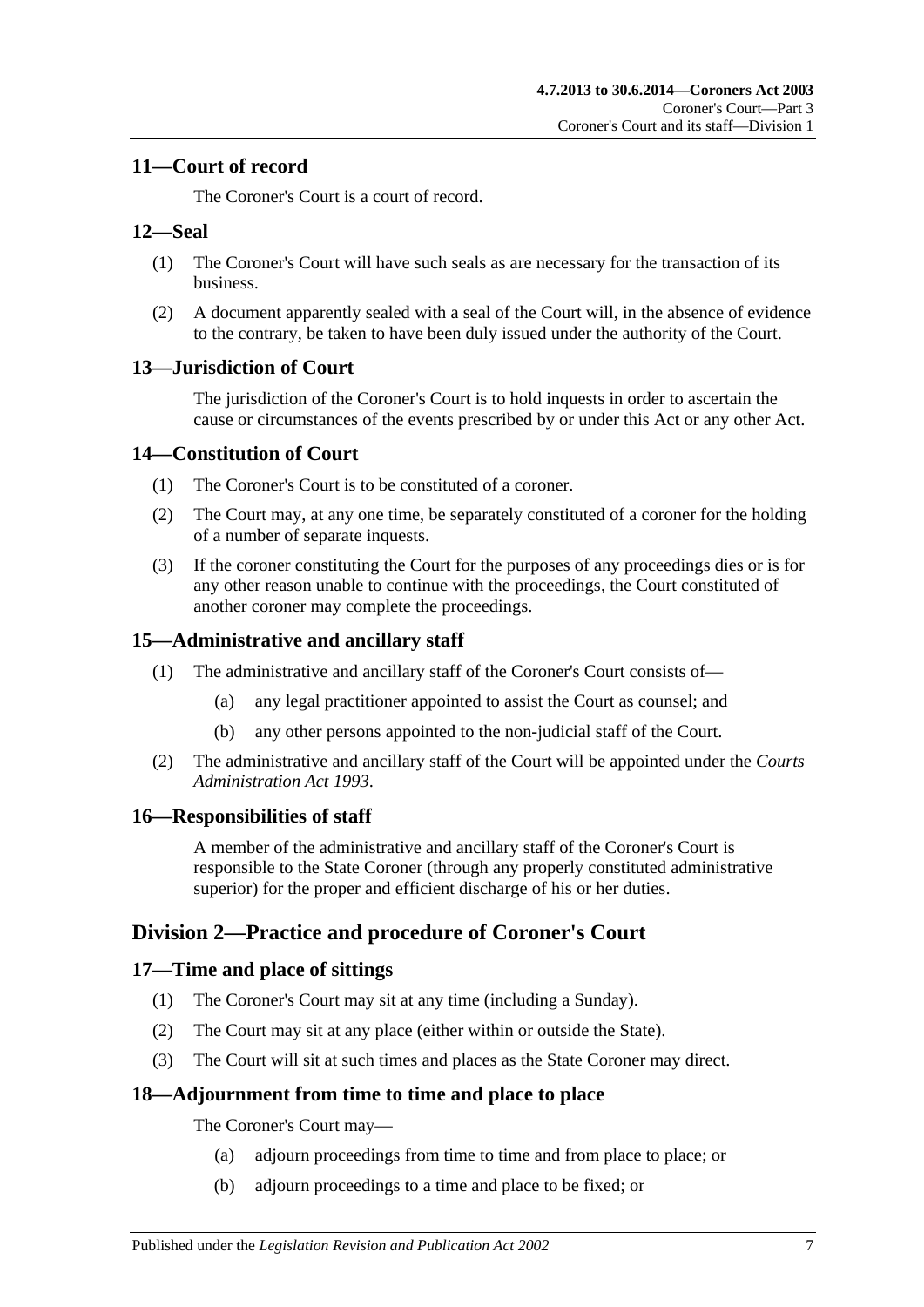(c) order the transfer of proceedings from place to place.

### <span id="page-7-0"></span>**19—Inquests to be open**

- (1) Subject to Part 8 of the *[Evidence Act](http://www.legislation.sa.gov.au/index.aspx?action=legref&type=act&legtitle=Evidence%20Act%201929) 1929* or to any other Act, inquests held by the Coroner's Court must be open to the public.
- (2) However, the Court may also exercise the powers conferred on the Court under that Part relating to clearing courts and suppressing publication of evidence if the Court considers it desirable to do so in the interests of national security and, for that purpose, that Part will apply accordingly.

# <span id="page-7-4"></span><span id="page-7-1"></span>**20—Right of appearance and taking evidence**

- (1) The following persons are entitled to appear personally or by counsel in proceedings before the Coroner's Court:
	- (a) the Attorney-General;
	- (b) any person who, in the opinion of the Court, has a sufficient interest in the subject or result of the proceedings.
- (2) A person appearing before the Court under [subsection](#page-7-4) (1) may examine and cross-examine any witness testifying in the proceedings.
- (3) The Court may accept evidence in the proceedings from a witness by affidavit or by written statement verified by declaration in the form prescribed by the rules.
- (4) However, if the witness is a child under the age of 12 years or a person who is illiterate or has an intellectual disability, the witness's statement may be in the form of a written statement taken down by a coroner or an investigator at an interview with the witness and verified by the coroner or investigator, by declaration in the form prescribed by the rules, as an accurate record of the witness's oral statement.
- (5) The Court may require a person who has given evidence by affidavit or written statement to attend before the Court for the purposes of examination and cross-examination.
- $(6)$  If—
	- (a) a written statement made by a person under this section is false or misleading in a material particular; and
	- (b) the person knew that the statement was false or misleading,

the person is guilty of an offence.

Maximum penalty: Imprisonment for 2 years.

# <span id="page-7-2"></span>**Part 4—Inquests**

# <span id="page-7-3"></span>**21—Holding of inquests**

- (1) The Coroner's Court must hold an inquest to ascertain the cause or circumstances of the following events:
	- (a) a death in custody;
	- (b) if the State Coroner considers it necessary or desirable to do so, or the Attorney-General so directs—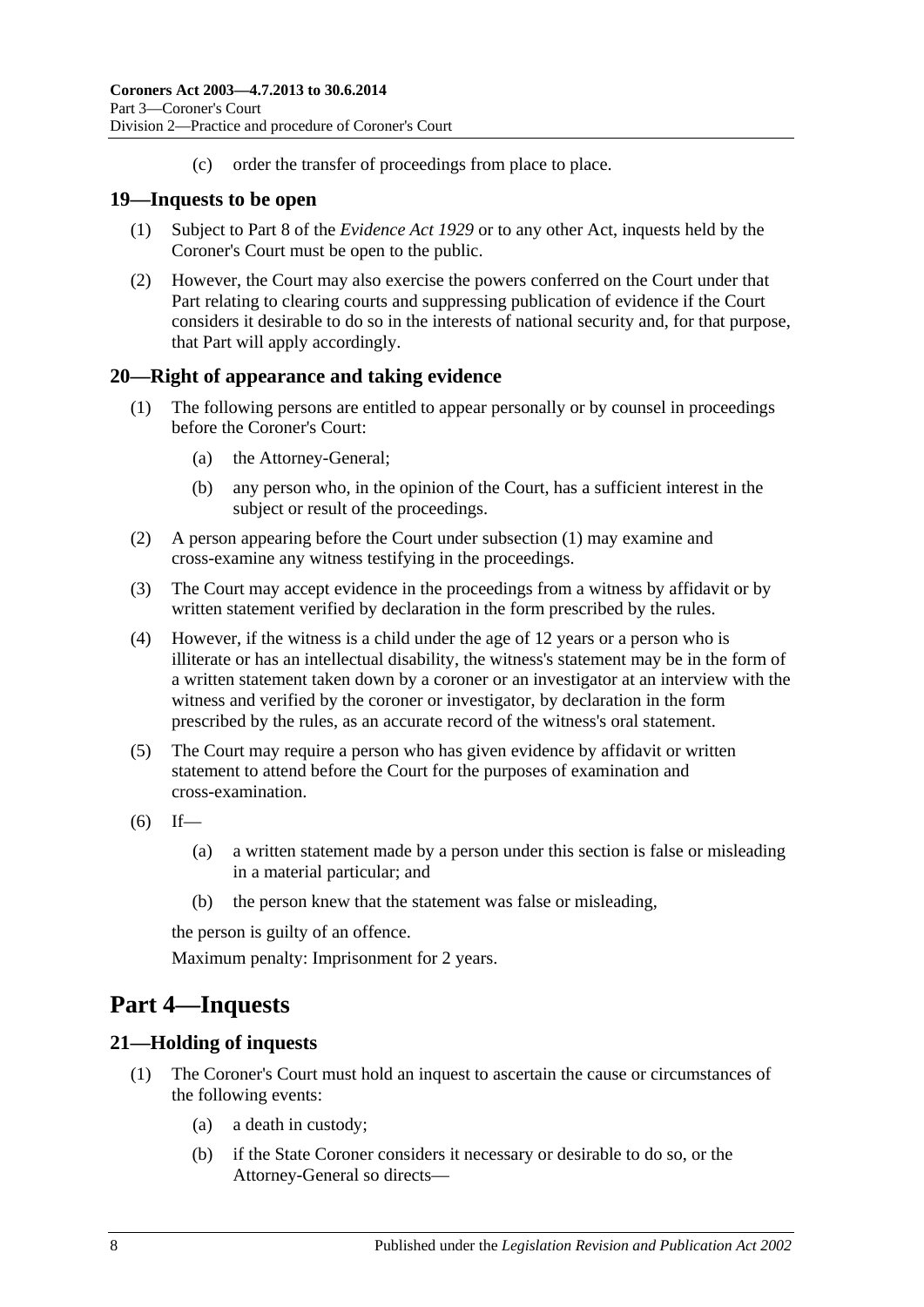- (i) any other reportable death or a death that would, but for [section](#page-4-4) 3(2), have been a reportable death; or
- (ii) the disappearance from any place of a person ordinarily resident in the State; or
- (iii) the disappearance from, or within, the State of any person; or
- (iv) a fire or accident that causes injury to person or property;
- (c) any other event if so required under some other Act.
- (2) However, if a person has been charged in criminal proceedings with causing the event that is, or is to be, the subject of an inquest, the Court may not commence or proceed further with the inquest until the criminal proceedings have been disposed of, withdrawn or permanently stayed.
- (3) An inquest may be held to ascertain the cause or circumstances of more than one event.

# <span id="page-8-0"></span>**22—Power of inquiry**

- (1) The following powers may be exercised—
	- (a) by the State Coroner for the purposes of determining whether or not it is necessary or desirable to hold an inquest; or
	- (b) by the Coroner's Court for the purposes of an inquest,

<span id="page-8-1"></span>namely, powers:

- (c) to enter at any time and by force (if necessary) any premises in which the State Coroner or Court reasonably believes there is the body of a dead person and view the body;
- (d) to enter at any time and by force (if necessary) any premises and inspect and remove anything in or on the premises;
- (e) to take photographs, films and audio, video or other recordings;
- <span id="page-8-2"></span>(f) to examine, copy or take extracts from any records or documents;
- (g) to issue a warrant for the removal of the body of a dead person to a specified place;
- (h) to issue a warrant for the exhumation of the body, or retrieval of the ashes, of a dead person (an *exhumation warrant*);
- (i) to direct a medical practitioner who is a pathologist, or some other person or body considered by the State Coroner or the Court to be suitably qualified, to perform or to cause to be performed, as the case may require—
	- (i) a post-mortem examination of the body of a dead person; and
	- (ii) any other examinations or tests consequent on the post-mortem examination.
- (2) An exhumation warrant of the State Coroner may only be issued with the approval of the Attorney-General.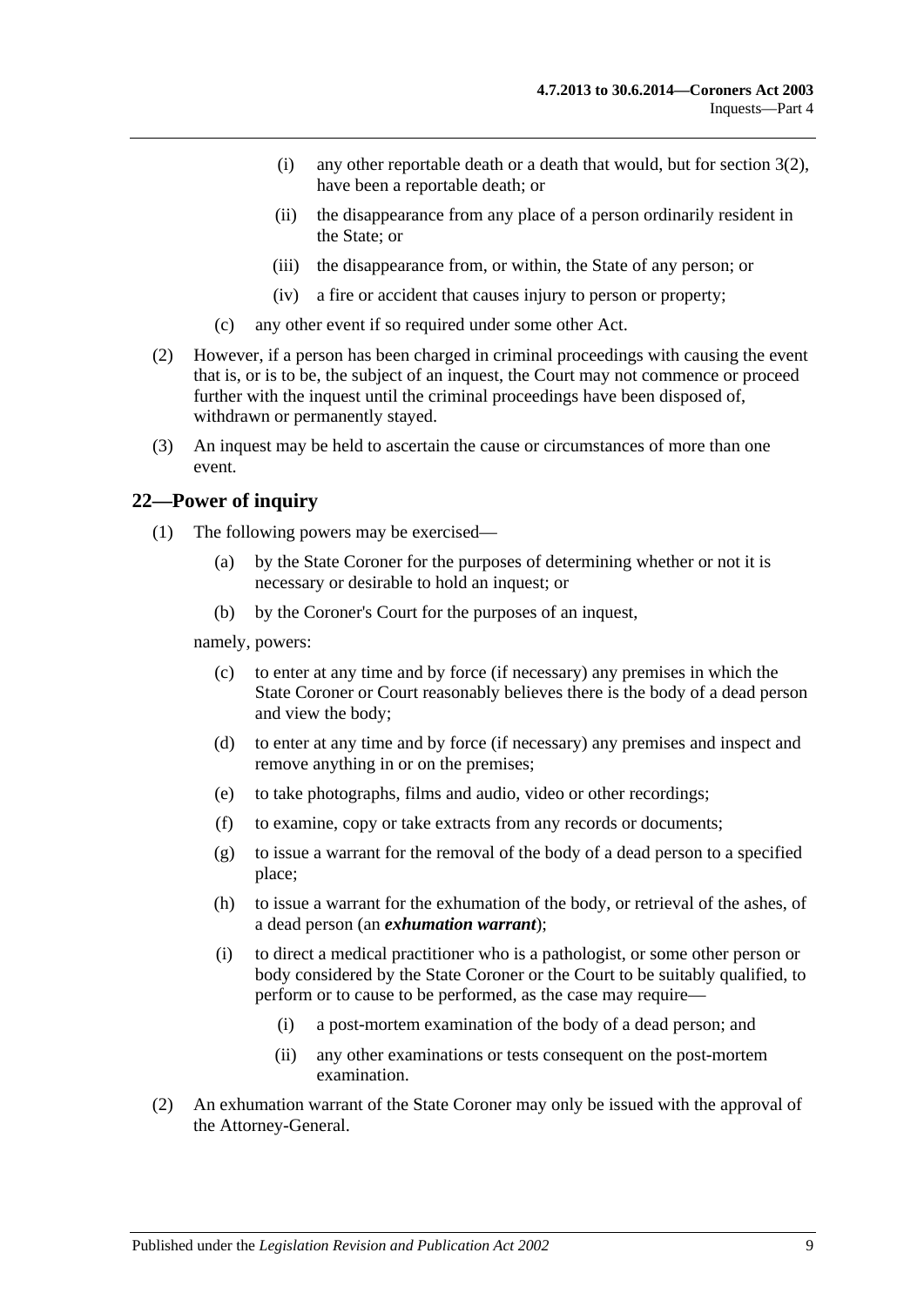- (3) An investigator may exercise the powers under [subsection](#page-8-1)  $(1)(c)$  to [\(f\)](#page-8-2) if directed to do so by the State Coroner or the Coroner's Court for the purposes referred to in that subsection and, in doing so, must comply with any directions given by the State Coroner or the Court for the purpose.
- (4) A person exercising a power or executing a warrant under this section may be accompanied by such assistants as the person thinks fit.
- (5) If a person—
	- (a) hinders or obstructs a person exercising a power or executing a warrant under this section or any assistant accompanying such a person; or
	- (b) fails to comply with a direction given by such a person under this section,

he or she is—

- (c) in the case of hindering or obstructing, or failing to comply with a direction of, the Court—guilty of a contempt of the Court;
- (d) in any other case—guilty of an offence and liable to a penalty not exceeding \$10 000.

# <span id="page-9-0"></span>**23—Proceedings on inquests**

- (1) The Coroner's Court may, for the purposes of an inquest—
	- (a) by summons, require the appearance before the inquest of any person; or
	- (b) by summons, require the production of any relevant records or documents and, in the case of a record or document that is not in the English language, require the production of a written statement in the English language of the contents of the record or document; or
	- (c) inspect any records or documents produced before it, and retain them for such reasonable period as it thinks fit, and make copies of the records or documents or their contents; or
	- (d) require any person to make an oath or affirmation to answer truthfully questions put by the Court or by any person appearing before the Court; or
	- (e) require any person appearing before the Court (whether summoned to appear or not) to answer any questions put by the Court or by any person appearing before the Court.
- $(2)$  If—
	- (a) a person fails without reasonable excuse to comply with a summons to appear before the Court; or
	- (b) there are grounds for believing that, if such a summons were issued, a person would not comply with it,

the Court may issue a warrant to have the person arrested and brought before the Court.

(3) If a person who is in custody has been summoned under this section to appear before the Court, the manager of the place in which the person is being detained must cause the person to be brought to the Court as required by the summons.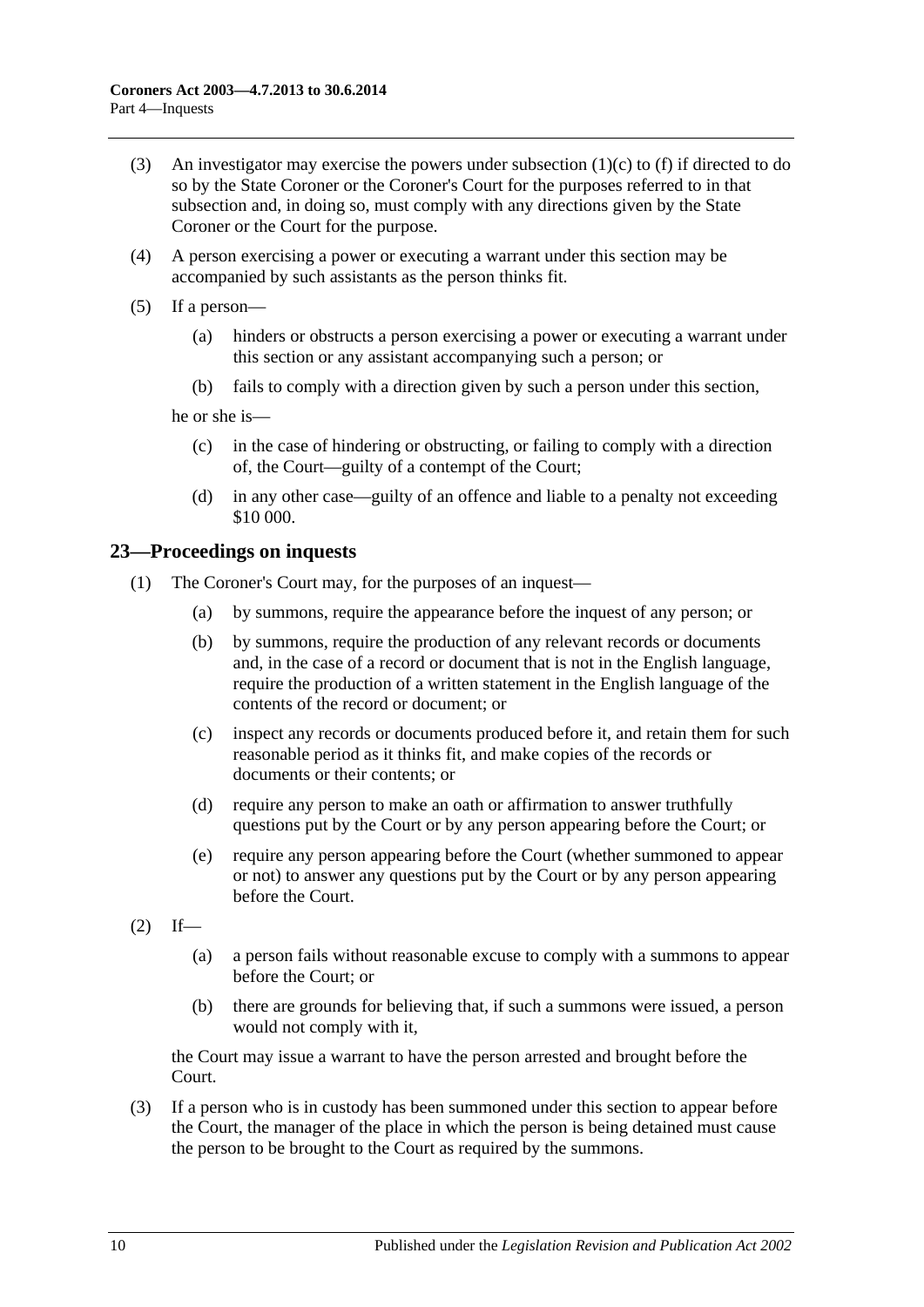- (4) A person who—
	- (a) fails, without reasonable excuse, to comply with a summons issued to appear, or to produce records or documents, before the Court; or
	- (b) having been served with a summons to produce a written statement of the contents of a record or document in the English language fails, without reasonable excuse, to comply with the summons or produces a statement that he or she knows, or ought to know, is false or misleading in a material particular; or
	- (c) refuses to be sworn or to affirm, or refuses or fails to answer truthfully a relevant question when required to do so by the Court; or
	- (d) refuses to obey a lawful direction of the Court; or
	- (e) misbehaves before the Court, wilfully insults the Court or interrupts the proceedings of the Court,

commits a contempt of the Court.

- (5) However, a person is not required to answer a question, or to produce a record or document, under this section if—
	- (a) the answer to the question, or the contents of the record or document, would tend to incriminate the person of an offence; or
	- (b) answering the question, or producing the record or document, would result in a breach of legal professional privilege.
- (6) This section does not derogate from Parts 7 and 8 of the *[Health Care Act](http://www.legislation.sa.gov.au/index.aspx?action=legref&type=act&legtitle=Health%20Care%20Act%202008) 2008*.

#### <span id="page-10-0"></span>**24—Principles governing inquests**

In holding an inquest, the Coroner's Court—

- (a) is not bound by the rules of evidence and may inform itself on any matter as it thinks fit; and
- (b) must act according to equity, good conscience and the substantial merits of the case, without regard to technicalities and legal forms.

#### <span id="page-10-1"></span>**25—Findings on inquests**

- (1) The Coroner's Court must, as soon as practicable after the completion of an inquest, give its findings in writing setting out as far as has been ascertained the cause and circumstances of the event that was the subject of the inquest.
- (2) The Court may add to its findings any recommendation that might, in the opinion of the Court, prevent, or reduce the likelihood of, a recurrence of an event similar to the event that was the subject of the inquest.
- (3) However, the Court must not make any finding, or suggestion, of criminal or civil liability.
- (4) The Court must, as soon as practicable after the completion of the inquest, forward a copy of its findings and any recommendations—
	- (a) to the Attorney-General; and
	- (b) in the case of an inquest into a death in custody—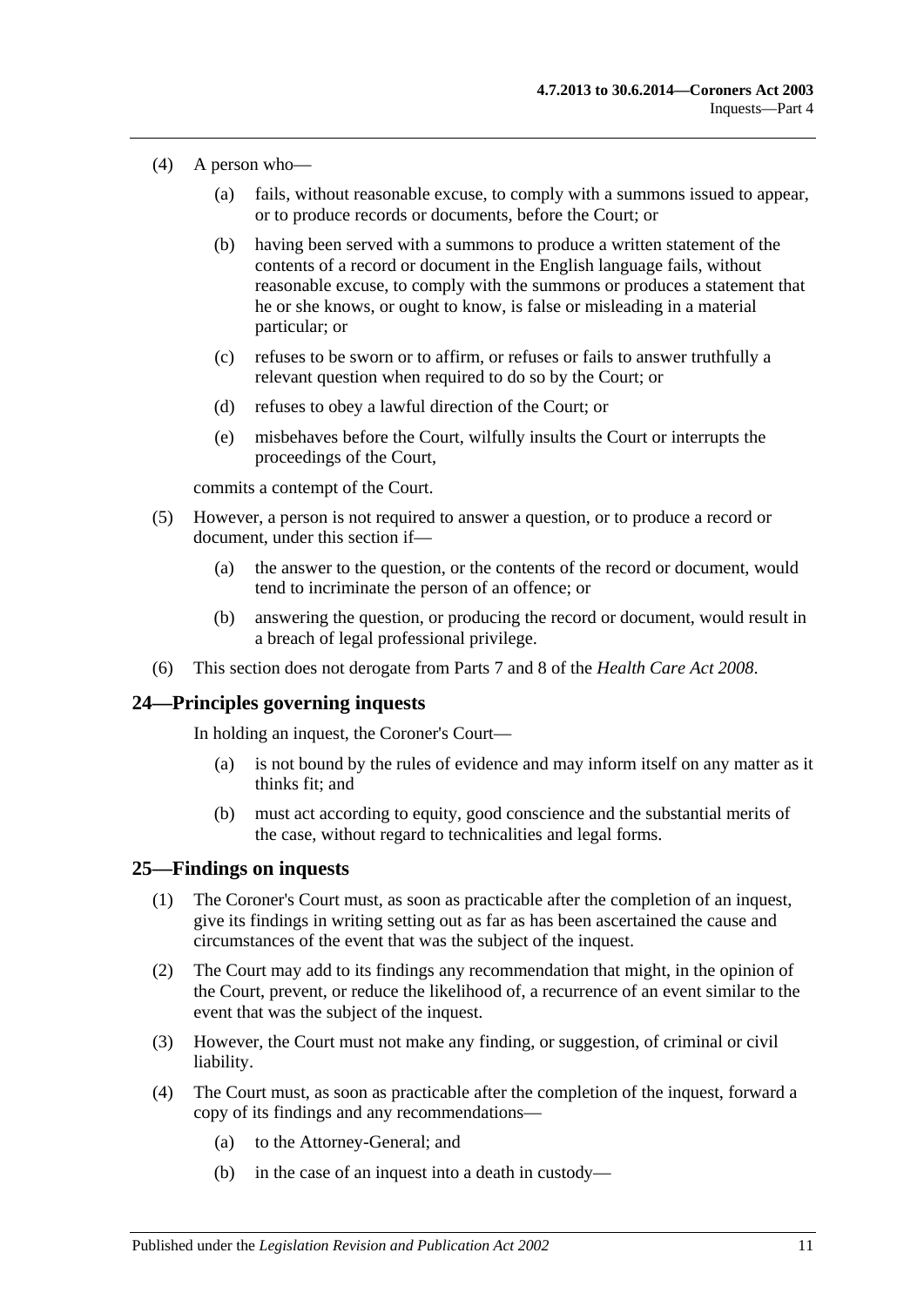- <span id="page-11-2"></span>(i) if the Court has added to its findings a recommendation directed to a Minister or other agency or instrumentality of the Crown—to each such Minister, agency or instrumentality of the Crown; and
- (ii) to each person who appeared personally or by counsel at the inquest; and
- (iii) to any other person who, in the opinion of the Court, has a sufficient interest in the matter.
- (5) The Minister or the Minister responsible for the agency or other instrumentality of the Crown must, within 8 sitting days of the expiration of 6 months after receiving a copy of the findings and recommendations under [subsection](#page-11-2)  $(4)(b)(i)$ —
	- (a) cause a report to be laid before each House of Parliament giving details of any action taken or proposed to be taken in consequence of those recommendations; and
	- (b) forward a copy of the report to the State Coroner.

### <span id="page-11-0"></span>**26—Re-opening of inquests**

- (1) The Coroner's Court may re-open an inquest at any time and must do so if the Attorney-General so directs the State Coroner.
- (2) If an inquest is re-opened, the Court may do one or more of the following:
	- (a) confirm any previous finding;
	- (b) set aside any previous finding;
	- (c) substitute a finding that appears justified by the evidence.

# <span id="page-11-3"></span><span id="page-11-1"></span>**27—Appeals from findings made on inquests**

- (1) The Attorney-General or a person who has a sufficient interest in a finding made on an inquest may, subject to this section and in accordance with the rules of the appellate court, appeal to the Supreme Court against the finding.
- (2) The appeal lies to the Supreme Court constituted of a single Judge (but the Judge may, if the Judge thinks fit, refer the appeal for hearing and determination by the Full Court).
- (3) An application under [subsection](#page-11-3) (1) must be made within one month after the findings on the inquest are given by the Coroner's Court.
- (4) However, the Supreme Court may, in its discretion, extend the time fixed for making an application, even if the time for making the application has ended.
- (5) On an appeal, the appellate court may, if the interests of justice so require, re-hear witnesses or receive fresh evidence.
- (6) On the hearing of the appeal, the appellate court may exercise any one or more of the following powers:
	- (a) it may confirm or set aside the finding subject to the appeal;
	- (b) it may substitute a finding that appears justified by the evidence;
	- (c) it may order that the inquest be re-opened, or that a fresh inquest be held;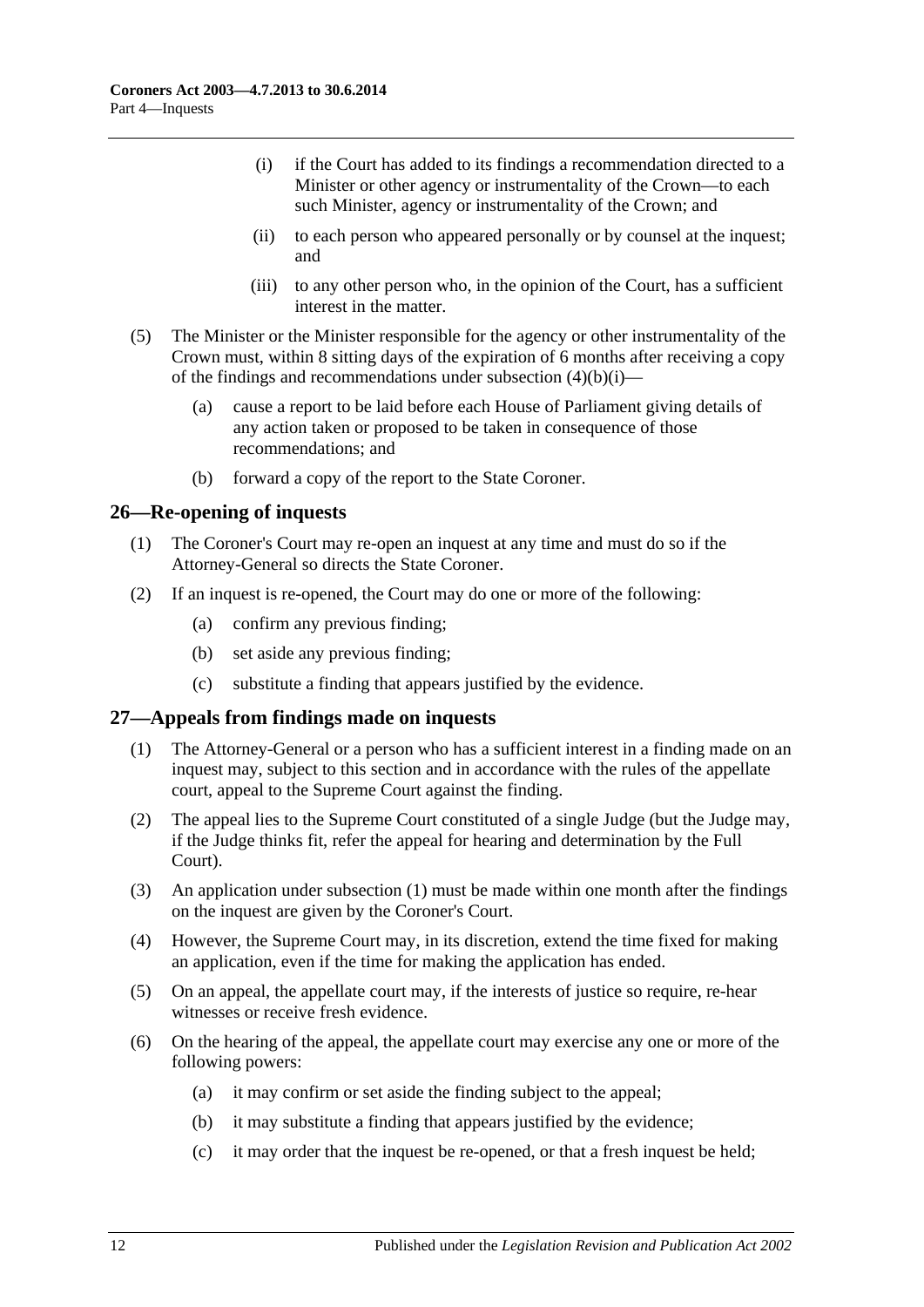- (d) it may make any other order (including an order for costs) that may be necessary or desirable in the circumstances.
- (7) For the purposes of this section, a person has a sufficient interest in a finding made on an inquest if—
	- (a) the finding affects or may affect that person's pecuniary interests; or
	- (b) the finding reflects adversely on that person's competence in his or her trade, profession or occupation; or
	- (c) the person has, in the opinion of the Supreme Court, some other interest sufficient to ground an application under this section.

# <span id="page-12-0"></span>**Part 5—Reporting of deaths**

### <span id="page-12-1"></span>**28—Reporting of deaths**

(1) A person must, immediately after becoming aware of a death that is or may be a reportable death, notify the State Coroner or (except in the case of a death in custody) a police officer of the death, unless the person believes on reasonable grounds that the death has already been reported, or that the State Coroner is otherwise aware of the death.

Maximum penalty: \$10 000 or imprisonment for 2 years.

- (2) The person notifying the State Coroner or police officer must—
	- (a) give the State Coroner or police officer any information that the person has in relation to the death; and
	- (b) if the person is a medical practitioner who was responsible for the medical care of the dead person prior to death or who examined the body of the person after death—give his or her opinion as to the cause of death.

Maximum penalty: \$5 000.

(3) A police officer must, on being notified of a death under this section, immediately notify the State Coroner of the death and of any information that the police officer has, or has been given, in relation to the matter.

#### <span id="page-12-2"></span>**29—Finding to be made as to cause of notified reportable death**

If the State Coroner is notified under this Act of a reportable death, a finding as to the cause of the death must be made—

- (a) if an inquest is held into the death—by the Coroner's Court;
- (b) in any other case—by the State Coroner.

# <span id="page-12-3"></span>**Part 6—Miscellaneous**

#### <span id="page-12-4"></span>**30—Order for removal of body for interstate inquest**

The State Coroner may, if he or she has reasonable grounds to believe that an inquest will be held in another State or a Territory of the Commonwealth into the death outside the State of a person whose body is within the State, issue a warrant for the removal of the body to that other State or Territory.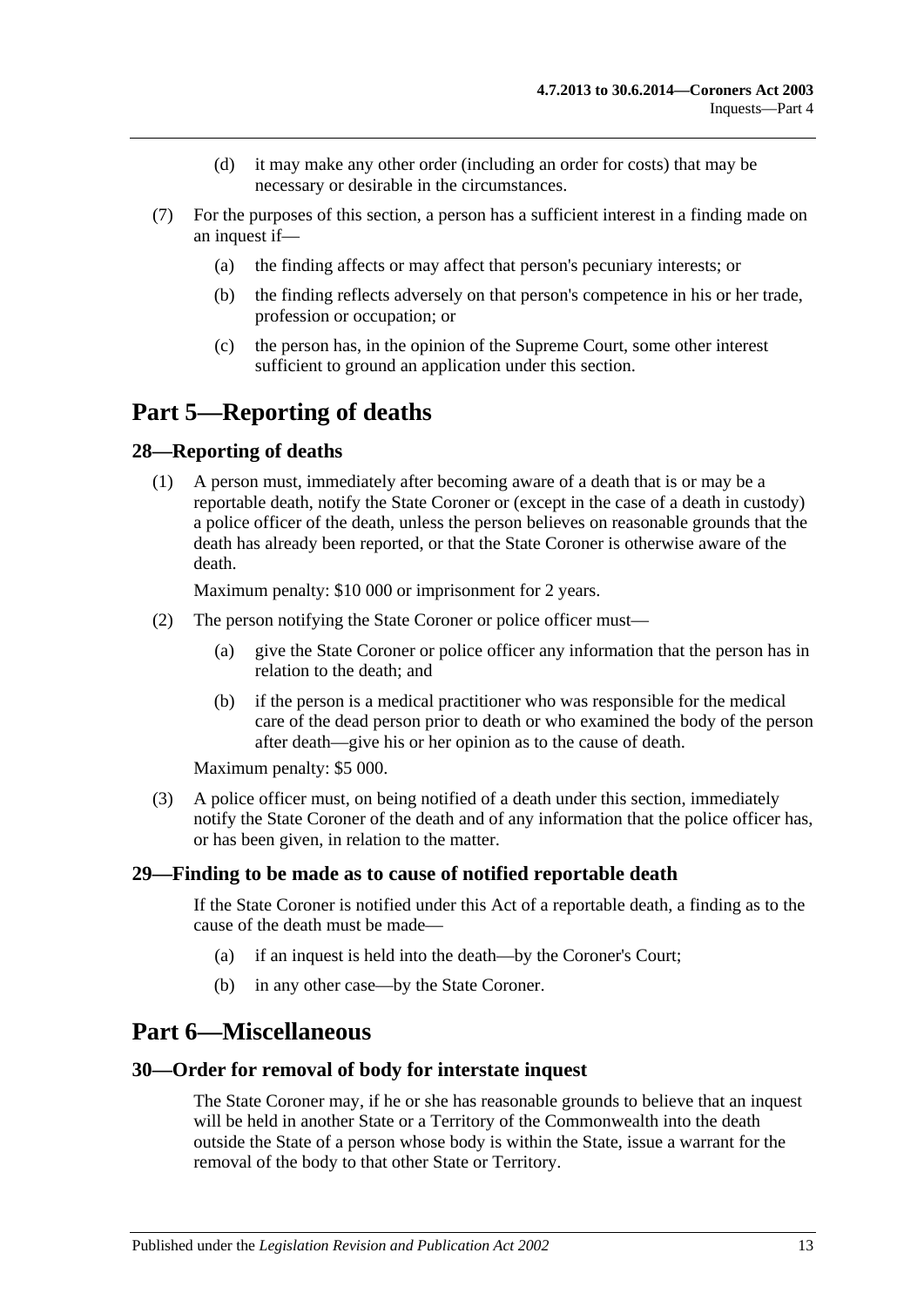### <span id="page-13-0"></span>**31—State Coroner or Court may provide assistance to coroners elsewhere**

The State Coroner or the Coroner's Court may exercise any powers under this Act for the purpose of assisting a coroner of another State or a Territory of the Commonwealth to conduct an investigation, inquiry or inquest under the law of that State or Territory into any event, whether or not there is otherwise jurisdiction under this Act to hold an inquest into that event.

#### <span id="page-13-1"></span>**32—Authorisation for disposal of human remains**

- (1) If there has been a reportable death and the body of the dead person is within the State, the body is under the exclusive control of the State Coroner until the State Coroner—
	- (a) considers that the body is not further required for the purposes of an inquest into the death of the person; and
	- (b) issues an authorisation for the disposal of human remains in respect of the body.
- (2) If the State Coroner becomes aware of a dispute as to who may be entitled at law to possession of the body of a dead person for the purposes of its disposal, the State Coroner may refrain from issuing an authorisation for the disposal of human remains in respect of the body until the dispute is resolved.

#### <span id="page-13-2"></span>**33—Immunities**

(1) A coroner or other person exercising the jurisdiction of the Coroner's Court has the same privileges and immunities from civil liability as a Judge of the Supreme Court.

# <span id="page-13-3"></span>**34—Confidentiality**

A person must not divulge information about a person obtained (whether by the person divulging the information or by some other person) in the course of the administration of this Act, except—

- (a) where the information is publicly known; or
- (b) as required or authorised by this Act or any other Act or law; or
- (c) as reasonably required in connection with the administration of this Act or any other Act; or
- (d) for the purposes of legal proceedings arising out of the administration of this Act; or
- (e) to a government agency or instrumentality of this State, the Commonwealth or another State or a Territory of the Commonwealth for the purposes of the proper performance of its functions; or
- (f) with the consent of the person to whom the information relates.

Maximum penalty: \$10 000.

#### <span id="page-13-5"></span><span id="page-13-4"></span>**35—Coroners may not be called as witnesses**

(1) Despite any other provision of this Act, a coroner cannot be called to give evidence before a court or tribunal about anything coming to his or her knowledge in the course of the administration of this Act.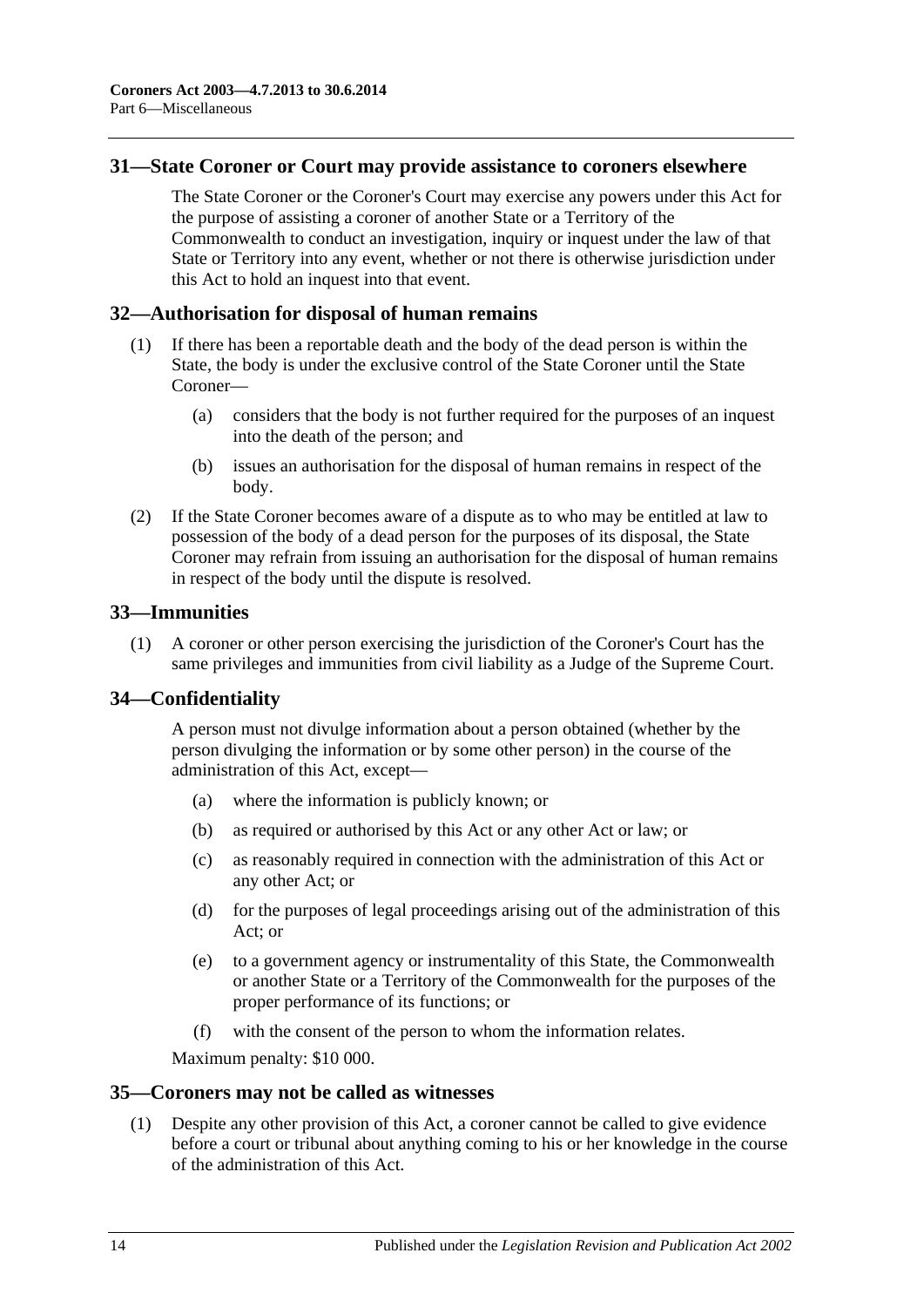(2) [Subsection](#page-13-5) (1) does not apply in relation to proceedings against a coroner for an offence.

# <span id="page-14-0"></span>**36—Punishment of contempts**

The Coroner's Court may punish a contempt as follows:

- (a) it may impose a fine not exceeding \$10 000;
- (b) it may commit to prison for a specified term, not exceeding 2 years, or until the contempt is purged.

#### <span id="page-14-1"></span>**37—Accessibility of evidence etc**

- (1) Subject to this section, the State Coroner must, on application by a member of the public, allow the applicant to inspect or obtain a copy of any of the following:
	- (a) any process relating to proceedings and forming part of the records of the Coroner's Court;
	- (b) a transcript of evidence taken by the Court in any proceedings;
	- (c) any documentary material admitted into evidence in any proceedings;
	- (d) a transcript of the written findings and any recommendations of the Court;
	- (e) an order made by the Court.
- <span id="page-14-3"></span>(2) A member of the public may inspect or obtain a copy of the following material only with the permission of the State Coroner:
	- (a) material that was not taken or received in open court;
	- (b) material that the Coroner's Court has suppressed from publication;
	- (c) a photograph, slide, film, video tape, audio tape or other form of recording from which a visual image or sound can be produced;
	- (d) material of a class prescribed by the regulations.
- (3) The State Coroner may permit inspection or copying of material referred to in [subsection](#page-14-3) (2) subject to any condition the State Coroner considers appropriate, including a condition limiting the publication or use of the material.
- (4) A decision by the State Coroner on an application under this section is final and not subject to any form of review.
- (5) The State Coroner may charge a fee, fixed by regulation, for inspection or copying of material under this section.

# <span id="page-14-2"></span>**38—Provision of information derived from Court records etc**

- (1) The State Coroner may, for purposes related to research, education or public policy development, or for any other sociological purpose, provide a person or body with information derived from the records of the Coroner's Court or from any other material to which the State Coroner may give members of the public access pursuant to this Act.
- (2) The provision of information under this section may be subject to such conditions as the State Coroner thinks fit.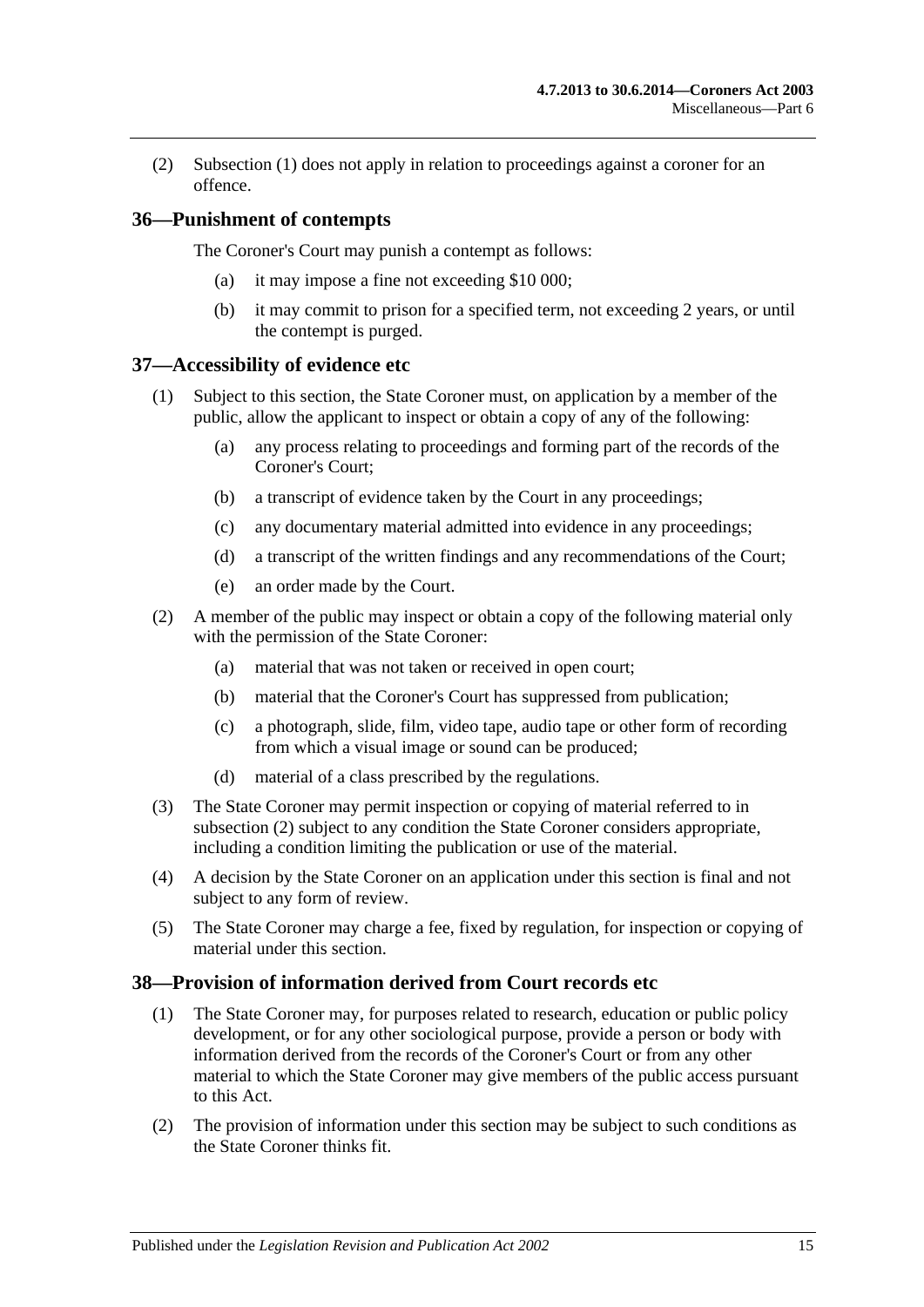# <span id="page-15-0"></span>**39—Annual report**

- (1) The State Coroner must, on or before 31 October in each year, make a report to the Attorney-General on the administration of the Coroner's Court and the provision of coronial services under this Act during the previous financial year.
- (2) The report must include all recommendations made by the Coroner's Court under [section](#page-10-1) 25 during that financial year.
- (3) The Attorney-General must, within 12 sitting days after receiving a report under this section, cause copies of the report to be laid before both Houses of Parliament.

### <span id="page-15-1"></span>**40—Miscellaneous provisions relating to legal process**

- (1) Any process of the Coroner's Court may be issued, served or executed on a Sunday as well as any other day.
- (2) The validity of process is not affected by the fact that the person who issued it dies or ceases to hold office.

### <span id="page-15-5"></span><span id="page-15-2"></span>**41—Service**

- (1) If it is not practicable to serve any process, notice or other document relating to proceedings in the Coroner's Court in the manner otherwise prescribed or contemplated by law, the Court may, by order—
	- (a) provide for service by post; or
	- (b) make any other provision that may be necessary or desirable for service.
- (2) Any process, notice or other document served in accordance with an order under [subsection](#page-15-5) (1) will, despite any other law, be taken to have been duly served.

# <span id="page-15-3"></span>**42—Rules of Court**

- (1) Rules of the Coroner's Court may be made—
	- (a) regulating the business, practice and procedure of the Court; and
	- (b) providing for the issue of summonses and warrants on behalf of the Court, the adjournment of proceedings or the exercise of any other procedural powers on behalf of the Court by the Court's principal administrative officer; and
	- (c) regulating the custody and use of the Court's seals; and
	- (d) regulating the form in which evidence is taken or received by the Court; and
	- (e) providing for and fixing the fees and allowances to be paid to witnesses and to persons performing examinations on behalf of the Court; and
	- (f) dealing with any other matter necessary or expedient for the effective and efficient operation of the Court.
- (2) Rules of the Court may be made by the State Coroner.
- (3) Rules of the Court take effect from the date of publication in the Gazette or some later date specified in the rules.

#### <span id="page-15-4"></span>**43—Regulations**

The Governor may make regulations for the purposes contemplated by this Act.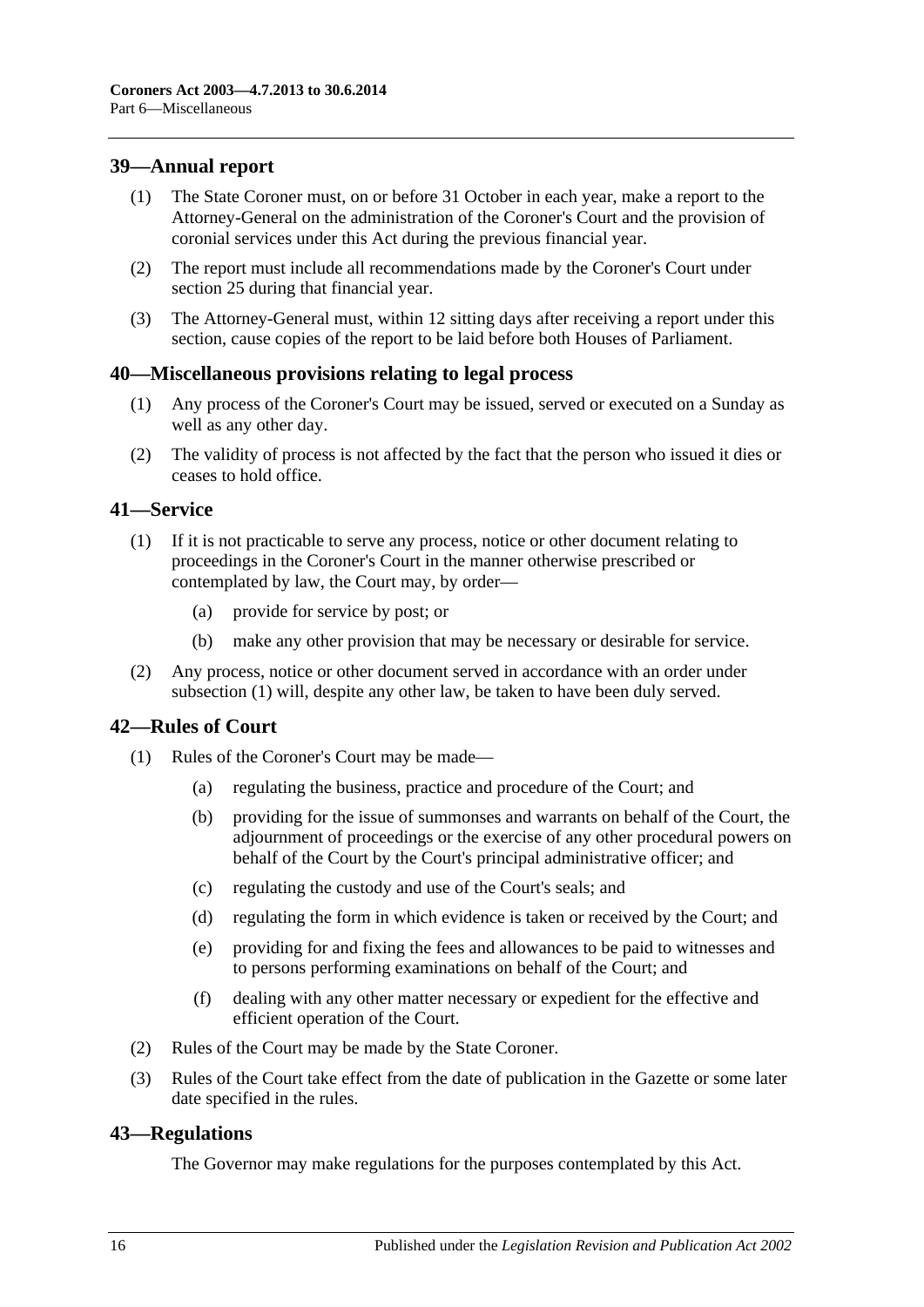# <span id="page-16-0"></span>**Schedule—Transitional provisions Part 16—Transitional provisions**

# <span id="page-16-1"></span>**25—Transitional provisions**

- (1) A person holding office under the *[Coroners Act](http://www.legislation.sa.gov.au/index.aspx?action=legref&type=act&legtitle=Coroners%20Act%201975) 1975* (the *repealed Act*) immediately before the commencement of this Act will, on that commencement, continue in office for the balance of the person's term, subject to this Act.
- (2) If an inquest held under the repealed Act had not been completed before the commencement of this Act, the proceedings will continue under this Act as if the coroner holding the inquest were the Coroner's Court.
- (3) This Act applies in relation to a notification of death to a coroner or police officer under the repealed Act (whether made before or after the commencement of this Act and whether or not the death is a reportable death under this Act) as if it were a notification of a reportable death under this Act.
- (4) This Act applies to a finding of a coroner under the repealed Act as if it were a finding of the Coroner's Court under this Act.
- (5) This clause must be read in conjunction with section 16 of the *[Acts Interpretation](http://www.legislation.sa.gov.au/index.aspx?action=legref&type=act&legtitle=Acts%20Interpretation%20Act%201915)  Act [1915](http://www.legislation.sa.gov.au/index.aspx?action=legref&type=act&legtitle=Acts%20Interpretation%20Act%201915)*.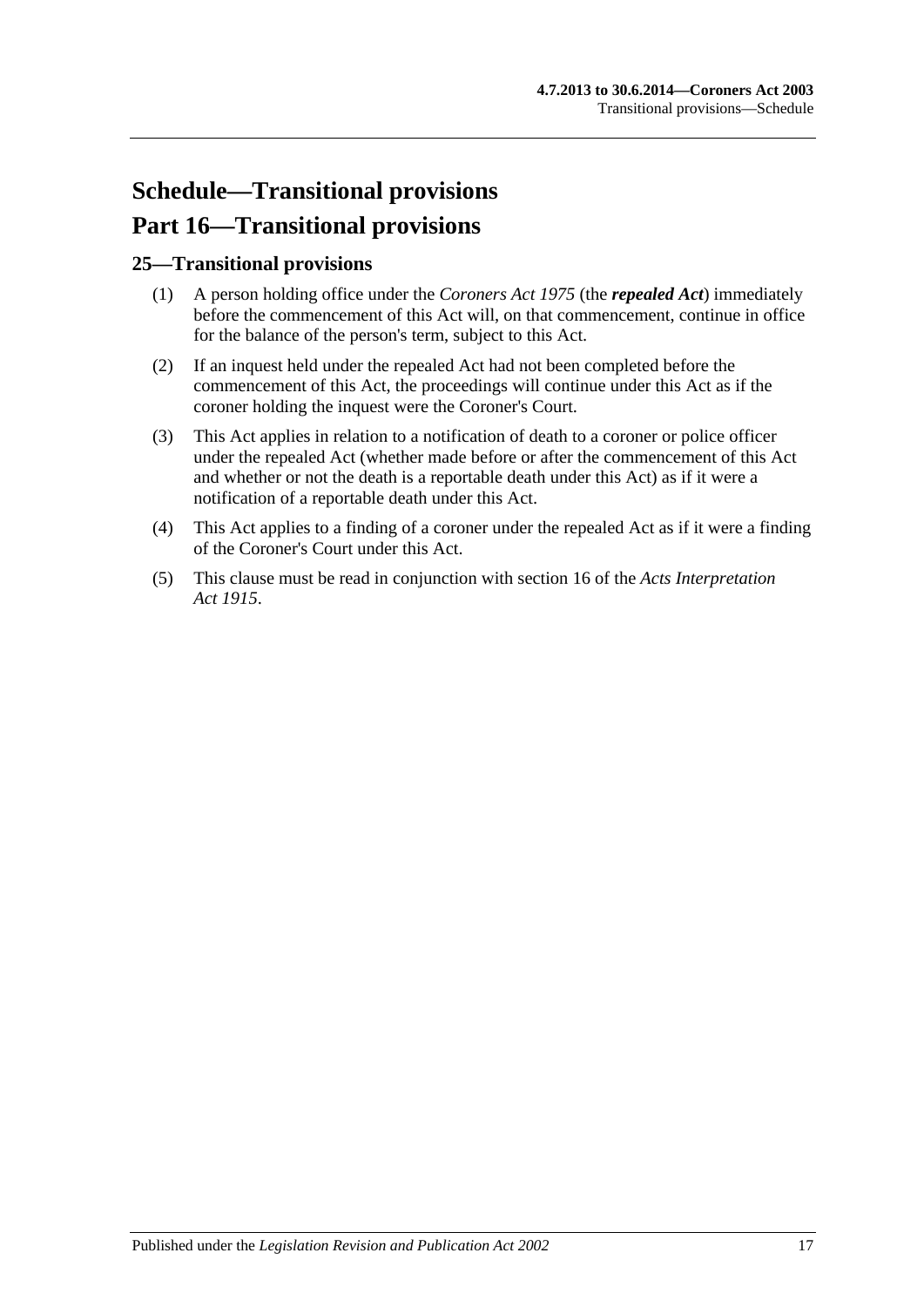# <span id="page-17-0"></span>**Legislative history**

# **Notes**

- Amendments of this version that are uncommenced are not incorporated into the text.
- Please note—References in the legislation to other legislation or instruments or to titles of bodies or offices are not automatically updated as part of the program for the revision and publication of legislation and therefore may be obsolete.
- Earlier versions of this Act (historical versions) are listed at the end of the legislative history.
- For further information relating to the Act and subordinate legislation made under the Act see the Index of South Australian Statutes or www.legislation.sa.gov.au.

# **Legislation repealed by principal Act**

The *Coroners Act 2003* repealed the following:

*Coroners Act 1975*

# **Legislation amended by principal Act**

The *Coroners Act 2003* amended the following:

*Births, Deaths and Marriages Registration Act 1996 Births, Deaths and Marriages Registration Regulations 1996 Correctional Services Act 1982 Courts Administration Act 1993 Cremation Act 2000 Evidence Act 1929 Freedom of Information Act 1991 Harbors and Navigation Act 1993 Juries Act 1927 Local Government (Cemetery) Regulations 1995 Road Traffic Act 1961 Summary Offences Act 1953 Transplantation and Anatomy Act 1983*

# **Principal Act and amendments**

New entries appear in bold.

|         | Year No | Title             | Assent | Commencement                                          |
|---------|---------|-------------------|--------|-------------------------------------------------------|
| 2003 33 |         | Coroners Act 2003 |        | 31.7.2003 1.7.2005 ( <i>Gazette 23.6.2005 p1899</i> ) |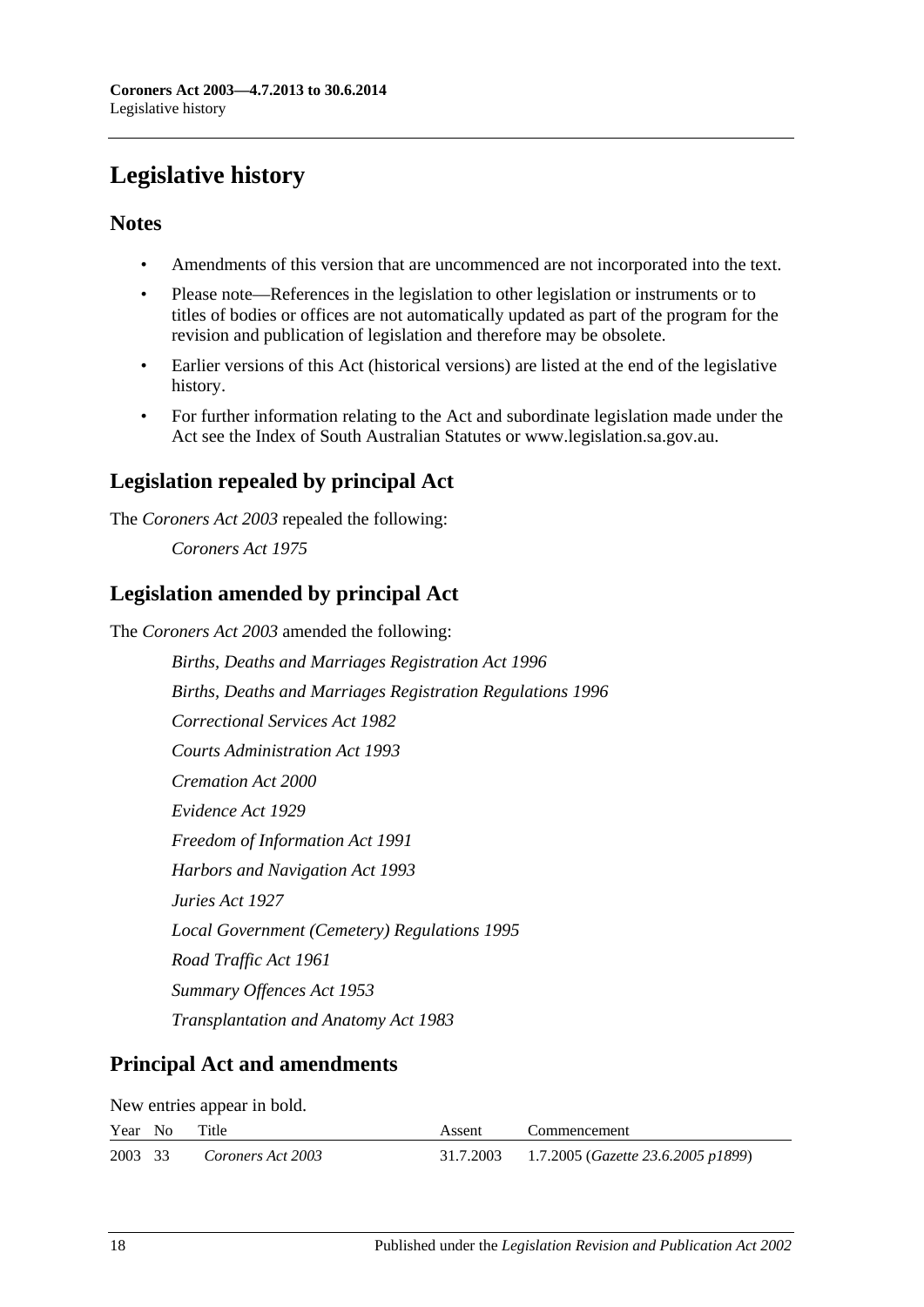| 2006    | 10            | Statutes Amendment (Disposal of<br>Human Remains) Act 2006                          | 29.6.2006  | Pt 3 (s 6)—24.7.2006 ( <i>Gazette</i> 20.7.2006<br>p2335    |
|---------|---------------|-------------------------------------------------------------------------------------|------------|-------------------------------------------------------------|
| 2008    | $\mathcal{E}$ | Health Care Act 2008                                                                | 13.3.2008  | Sch 4 (cl 5)-1.7.2008 (Gazette<br>26.6.2008 p2563)          |
| 2009    | 84            | <b>Statutes Amendment (Public Sector</b><br>Consequential Amendments) Act 2009      | 10.12.2009 | Pt 38 (s 70)-1.2.2010 ( <i>Gazette</i><br>28.1.2010 p320)   |
| 2010 5  |               | <b>Health Practitioner Regulation</b><br>National Law (South Australia) Act<br>2010 | 1.7.2010   | Sch 1 (cl 7)-1.7.2010 (Gazette 1.7.2010<br><i>p3338</i> )   |
| 2011    | -18           | Coroners (Reportable Death)<br>Amendment Act 2011                                   | 26.5.2011  | 26.5.2011                                                   |
| 2013    | -12           | Advance Care Directives Act 2013                                                    | 18.4.2013  | Sch 1 (cl 14)-1.7.2014 ( <i>Gazette</i><br>$6.2.2014$ p546) |
| 2013 26 |               | <i>Magistrates (Miscellaneous)</i><br><b>Amendment Act 2013</b>                     | 27.6.2013  | Sch 1 (cl 1)-4.7.2013 (Gazette 4.7.2013<br><i>p2970</i> )   |

# **Provisions amended**

New entries appear in bold.

Entries that relate to provisions that have been deleted appear in italics.

| Provision                      | How varied                                                            | Commencement                 |  |
|--------------------------------|-----------------------------------------------------------------------|------------------------------|--|
| Long title                     | amended under Legislation Revision and<br><b>Publication Act 2002</b> | 24.7.2006                    |  |
| Pt1                            |                                                                       |                              |  |
| s <sub>2</sub>                 | omitted under Legislation Revision and<br><b>Publication Act 2002</b> | 24.7.2006                    |  |
| s 3                            |                                                                       |                              |  |
| $s \; 3(1)$                    | s 3 redesignated as s $3(1)$ by $18/2011$ s $3(3)$                    | 26.5.2011                    |  |
| corresponding<br>authorisation | inserted by $18/2011$ s 3(1)                                          | 26.5.2011                    |  |
|                                | corresponding law inserted by $18/2011$ s $3(1)$                      | 26.5.2011                    |  |
|                                | medical practitioner substituted by 5/2010 Sch 1 cl 7                 | 1.7.2010                     |  |
| reportable death               | amended by 18/2011 s 3(2)                                             | 26.5.2011                    |  |
|                                | amended by 12/2013 Sch 1 cl 14                                        | uncommenced—not incorporated |  |
| $s \; 3(2)$                    | inserted by $18/2011$ s 3(3)                                          | 26.5.2011                    |  |
| Pt 2                           |                                                                       |                              |  |
| s <sub>4</sub>                 |                                                                       |                              |  |
| s(4(3))                        | amended by 26/2013 Sch 1 cl 1                                         | 4.7.2013                     |  |
| Pt 4                           |                                                                       |                              |  |
| s 21                           |                                                                       |                              |  |
| $s \, 21(1)$                   | amended by 18/2011 s 4                                                | 26.5.2011                    |  |
| s 23                           |                                                                       |                              |  |
| $s\,23(6)$                     | amended by 3/2008 Sch 4 cl 5                                          | 1.7.2008                     |  |
| Pt 6                           |                                                                       |                              |  |
| s 32                           |                                                                       |                              |  |
| $s \, 32(1)$                   | amended by 10/2006 s 6                                                | 24.7.2006                    |  |